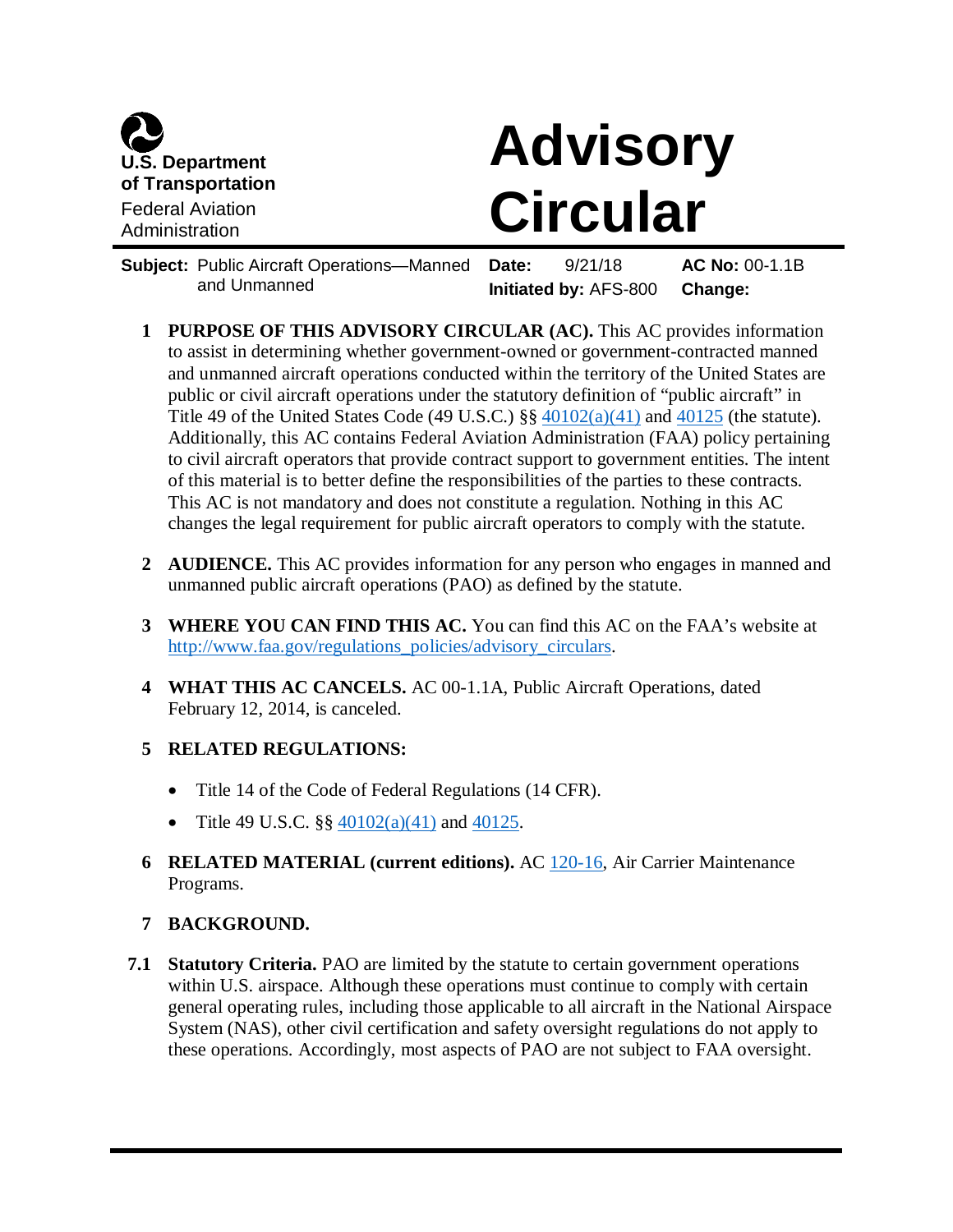- **7.2 Considerations.** Whether an operation qualifies as a PAO is determined on a flight-by-flight basis, under the terms of the statute. The considerations when determining PAO are the ownership or exclusive lease of the aircraft, the operator of the aircraft, the purpose of the flight, and the persons on board the aircraft.
- **7.3 Civil Aircraft Operation.** Any operation that does not meet the statutory criteria for a PAO is a civil aircraft operation and must be conducted in accordance with all FAA regulations applicable to the operation. The public aircraft statute sets forth criteria that determine whether a government operation qualifies as a PAO.
- **7.4 Statutory Provisions.** Title 49 U.S.C. § 40102(a)(41) provides the definition of "public aircraft" and § 40125 provides the qualifications for public aircraft status. These statutory provisions provide the legal basis for operation of public aircraft in the United States (see Appendix [A,](#page-14-0) Public Aircraft Statute). The FAA recognizes that these statutory provisions may be difficult to apply to aircraft operations conducted by civil contractors for government entities. This AC reiterates the FAA's policy for civil operators contracting with government entities and defines the responsibilities of the parties affected by these contracts (see Figure [1,](#page-11-0) Decision Flowcharts for PAO). Unmanned Aircraft Systems (UAS) may qualify for a PAO Certificate of Waiver or Authorization (CoW/A) under the terms of the statute and other requirements for PAO UAS operating in the NAS. UAS operators should contact the Safety and Integration Division (AUS-400) regarding specific questions on operations of UAS as public aircraft that may not be addressed in this AC (see Appendix [B,](#page-17-0) Contact Information).
- **7.5 Format.** We are presenting the material in this AC in the format of Frequently Asked Questions (FAQ) regarding PAO. We are also including some simplified flowcharts (see Figure 1) to aid in determining whether certain operations qualify as PAO. The flowcharts are intended to be used to aid government entities to determine whether certain flights they operate qualify for operation as PAO under the statute.

## **8 DISCUSSION.**

- **8.1 What Aircraft Are Considered Public Aircraft?** Public aircraft are defined in 49 U.S.C. § 40102(a)(41) (see Appendix A).
- **8.2 Are All Operations by Government Entities PAO?** Not necessarily; the statute restricts PAO to those that do not have a commercial purpose or would be typically flown by a commercial entity and, where applicable, to flights with certain persons on board. A government entity may unintentionally conduct civil operations that would be subject to the regulations in 14 CFR. All government entities are advised to become acquainted with the basics of the statutory requirements.
- **8.3 What Circumstances Enter into the Determination of a PAO?** The statute includes provisions on aircraft ownership/exclusive lease, the entity operating the aircraft, the persons on board, and the purpose of the flight to determine whether operations are public or civil. At no time may a public operation have a commercial purpose. Reimbursement for PAO is strictly limited to one set of circumstances defined in the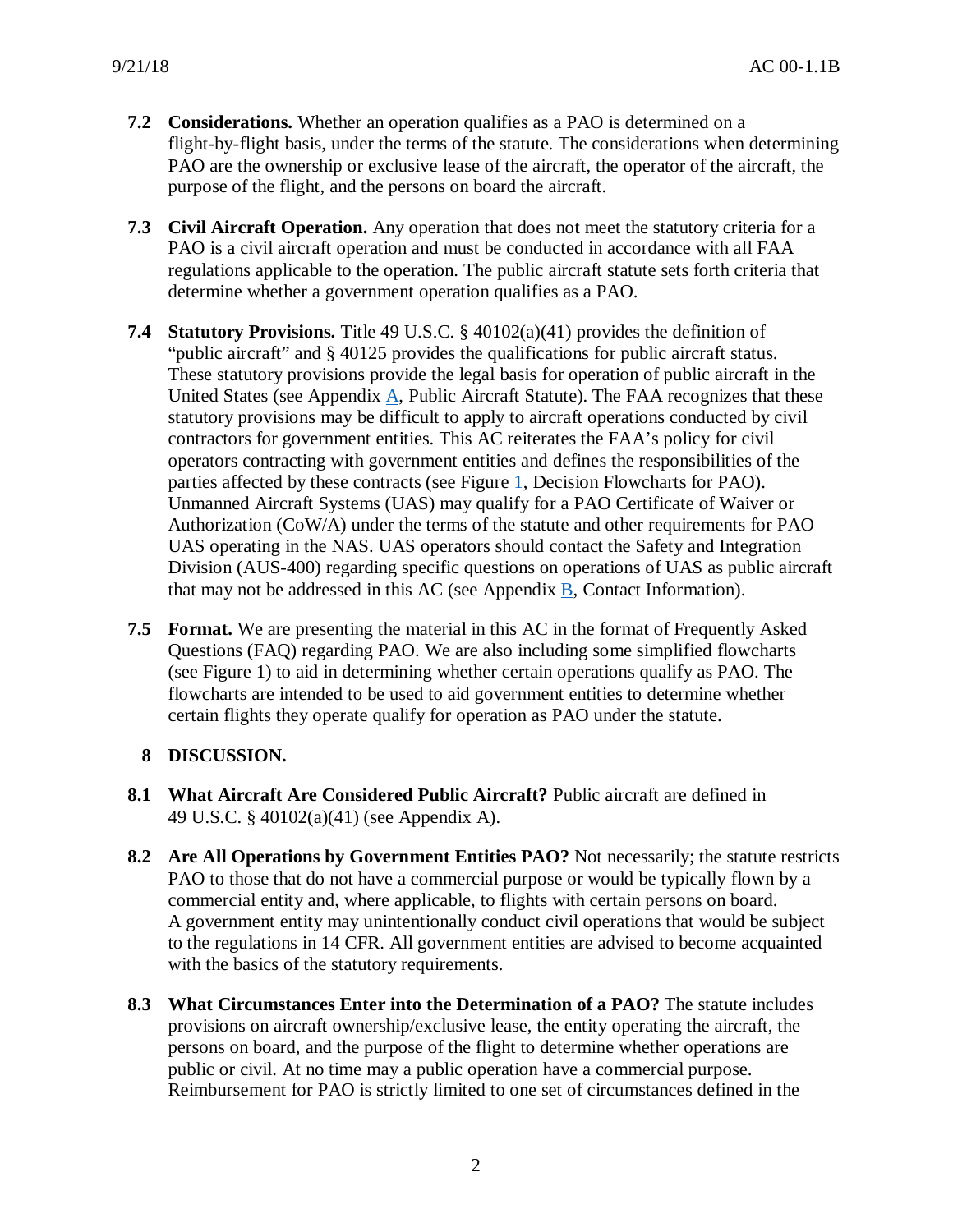statute (refer to 49 U.S.C. § 40125(a)(1)), though certain military operations under Title [10](http://uscode.house.gov/view.xhtml?path=/prelim@title10&edition=prelim) U.S.C. may involve other statutory considerations. It is important to note that the "commercial purpose" provision of the statute does not prohibit government entities from contracting civil operators for the purposes of conducting PAO. The provision prohibits reimbursement for the government entity, but does not prohibit contractors from being paid for conducting eligible PAO (see paragraph [11.3\)](#page-8-0).

- **8.4 Are All Operations by the Armed Forces PAO?** Not necessarily; the U.S. Military is covered under a separate paragraph of the statute (49 U.S.C.  $\S$  40125(c)) to include much of its routine operation. Separate provisions in that paragraph determine the status of certain operations performed by civil contractors that require a designation by the Secretary of Defense.
- **8.4.1** Operations of Armed Forces Aircraft. Operations by the Armed Forces of their own aircraft (or those they operate) are covered by 49 U.S.C. § 40125(c), including operations in accordance with 10 U.S.C. and those operated in performance of a governmental function under Titles  $14$ ,  $31$ ,  $32$ , or  $50$  of the U.S.C., provided they are not used for a commercial purpose. The FAA does not make the determination of operation under any of these titles for the Armed Forces.
- **8.4.2** Public Aircraft Designation. Title 49 U.S.C. § 40125(c)(1)(C) provides that aircraft chartered to provide transportation or other commercial air service to the U.S. Armed Forces only qualify as PAO when the Secretary of Defense designates the operation of the chartered aircraft as required in the national interest. As discussed earlier in this AC, PAO status remains valid only within U.S. airspace. Similar to civil government-contracted operations, all such chartered operations will be considered civil until the FAA has notice of the Secretary's designation.

**Note:** Civilian contractors to the Armed Forces that have valid public aircraft status under 49 U.S.C. § 40125(c) are subject to the FAA policy on submission of a written declaration to the FAA, as discussed in paragraph [9.](#page-4-0)

- **8.5 What Oversight of PAO Does the FAA Have?** The FAA has limited oversight of PAO, though such operations must continue to comply with the regulations applicable to all aircraft operating in the NAS. The government entity conducting the PAO is responsible for oversight of the operation, including aircraft airworthiness and any operational requirements imposed by the government entity. The government agency contracting for the service assumes the responsibility for oversight of a PAO.
- **8.6 Does the FAA Prescribe Regulations for PAO?** No, the FAA has no regulatory authority over PAO other than those requirements that apply to all aircraft operating in the NAS.
- **8.7 Which Regulations in 14 CFR Do Not Apply to PAO?** In general, regulations that include the term "civil aircraft" in their applicability do not apply to PAO (e.g., 14 CFR part  $91, § 91.7$ ).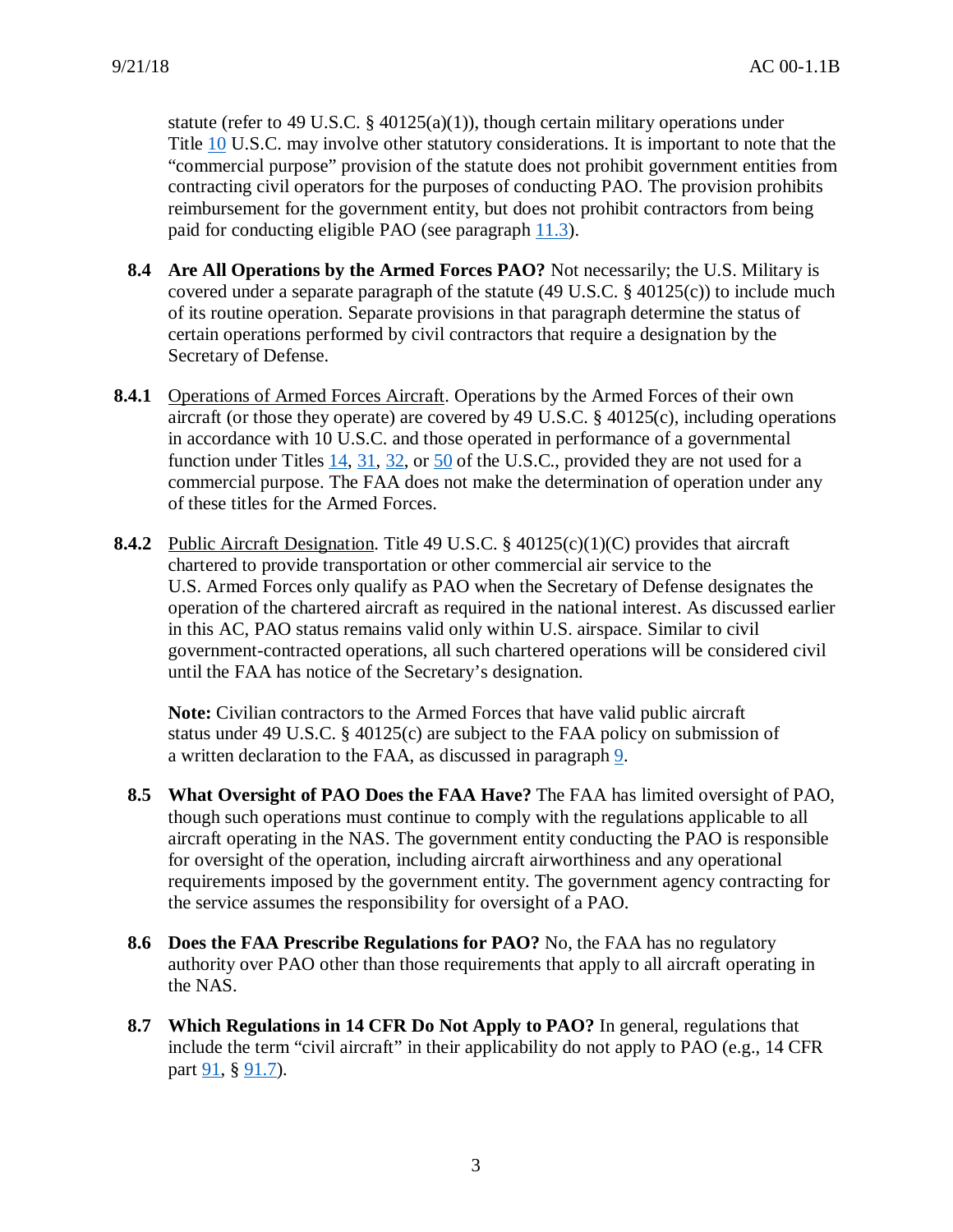- **8.8 Can I Conduct a PAO Outside of the United States?** No, public aircraft status exists only within U.S. airspace. Once an aircraft leaves U.S. airspace, it loses its PAO status and is either civil or State (including military), depending on its official designation. The FAA does not have the authority to issue State or military aircraft designations. Individual U.S. states and local governments do not have the authority to declare their operations to be State operations. Without an official U.S. Government designation, all aircraft outside U.S. airspace are considered civil.
- **8.9 Can I Carry Passengers on an Aircraft That is Conducting a PAO?** All persons carried on board must be crewmembers or meet the statutory definition of "qualified noncrewmember" (see Appendix [A,](#page-14-0) 49 U.S.C. § 40125(a)(3)). Carriage of a person other than a crewmember or a qualified noncrewmember makes a flight civil under the terms of the statute. It is important to note that a qualified noncrewmember is someone whose presence is required to perform the governmental function associated with the flight; providing air transportation is not a governmental function (except as provided for in  $§$  40125(c)).
- **8.10 What Constitutes a Governmental Function?** The statute provides several examples of governmental functions in 49 U.S.C. § 40125(a)(2). This list is not all-inclusive and other governmental functions may exist. Functions not listed should not be presumed to be acceptable; contact the FAA Office of the Chief Counsel, Regulations Division (AGC-200) regarding a legal interpretation to identify additional functions.
- **8.11 Can a Government Entity Qualify for a Civil Operating Certificate?** Yes, provided the government entity requires a civil operating certificate to conduct proposed operations that cannot be conducted as PAO. Government entities must follow the same application and certification processes and comply with the same regulatory requirements as all other civil applicants. The FAA advises all government entities with a civil operating certificate to establish a clear process for determining whether a flight is a PAO or is being conducted under its civil operating certificate.
- **8.12 If I Am a Government Entity With an Aircraft That Does Not Have a Civil Airworthiness Certificate, May I Use It to Conduct a PAO?** Yes; however, aircraft that do not have a civil airworthiness certificate may not operate as a civil aircraft. Government entities are cautioned to become familiar with the requirements for PAO status so that they do not unintentionally conduct civil operations with these aircraft. For example, a government entity using surplus military aircraft without civil airworthiness certificates could not receive compensation for any operations with those aircraft (i.e., could not operate them as civil aircraft under any part of 14 CFR).
- **8.13 Can Multiple Government Entities Operate Under One Certificate of Authorization (CoA)?** Yes; however, the government entity who receives the CoA is responsible for each entity.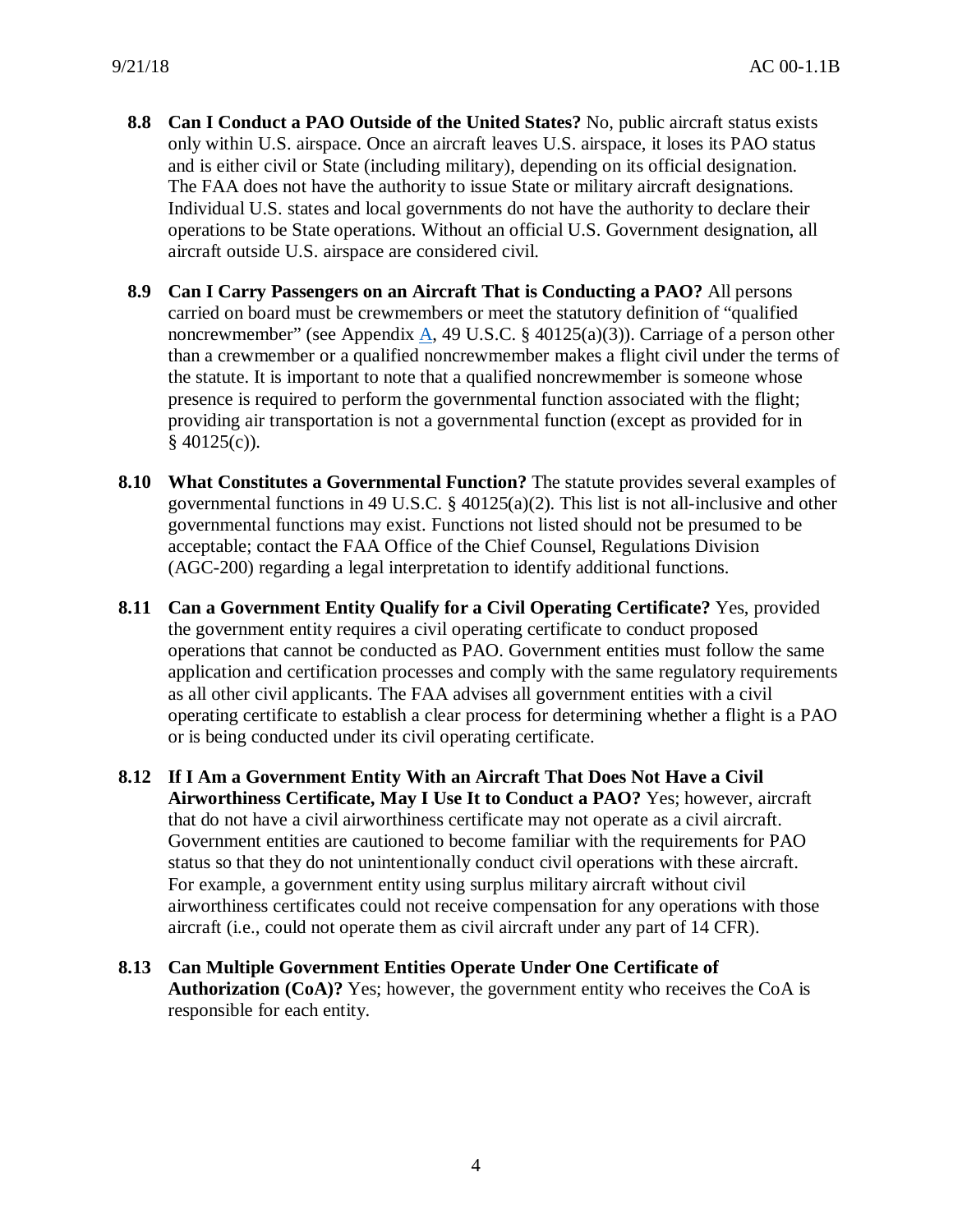# <span id="page-4-0"></span>**9 FAA POLICY FOR CONTRACTING CIVIL AIRCRAFT OPERATORS.**

To clarify FAA oversight of certain contracted civil aircraft operators, on March 23, 2011, the FAA published its Notice of Policy Regarding Civil Aircraft Operators Providing Contract Support to Government Entities (Public Aircraft Operations) [\(76 FR 16349\)](https://www.federalregister.gov/documents/2011/03/23/2011-6894/notice-of-policy-regarding-civil-aircraft-operators-providing-contract-support-to-government). This policy is consistent with the FAA's interpretation of the statute and does not change the statutory requirements for PAO. This section summarizes the policy and its impact on operators, government entities, and the FAA.

- **9.1 Does a Contract With a Government Entity Automatically Grant PAO Status to a Civil Operator?** No, public aircraft status is not automatic. The determination of public aircraft status is made on a flight-by-flight basis; both the government entity and the contracted civil operator share responsibility for determining whether:
	- 1. A particular flight meets the statutory requirements for a PAO before the operation takes place, and
	- 2. The status has been properly communicated between the contracting entities and the FAA.
- **9.2 If I Am a Civil Operator Contracting My Services to a Government Entity, What Actions Should I Take Before Conducting a PAO?** The contracting government entity should provide the civil contractor with a written declaration of public aircraft status for designated, qualified flights. This written declaration should be made in advance of the proposed public aircraft flights. Government entities need to determine who is qualified to make a written declaration (which determines responsibility) for the entity. The FAA recommends that the declaration be made by a contracting officer or other official familiar with the public aircraft statute, and be separate from any contract between the government entity and contracted civil operator.
- **9.2.1** Once a civil operator receives a declaration from the contracting government entity, the contractor should submit a copy of the written declaration to the FAA Flight Standards District Office (FSDO) responsible for the operator. This will serve as notice to the FAA that there is a contract between the civil operator and the government entity that anticipates the conduct of PAO.
- **9.2.2** The civil operator and the contracting government entity are responsible for jointly determining whether each flight conducted under the contract qualifies for PAO status under the terms of the statute.
	- **9.3 I Am a Civil Operator With a Government Contract.** The contract terms require me to operate in accordance with 14 CFR (or hold an FAA operating certificate). The contracting government entity has provided a written declaration of public aircraft status.
- **9.3.1** Does the FAA Have Oversight of PAO Under This Contract? No, because the contracting government entity has made a declaration, that government entity has responsibility for the eligible PAO flights.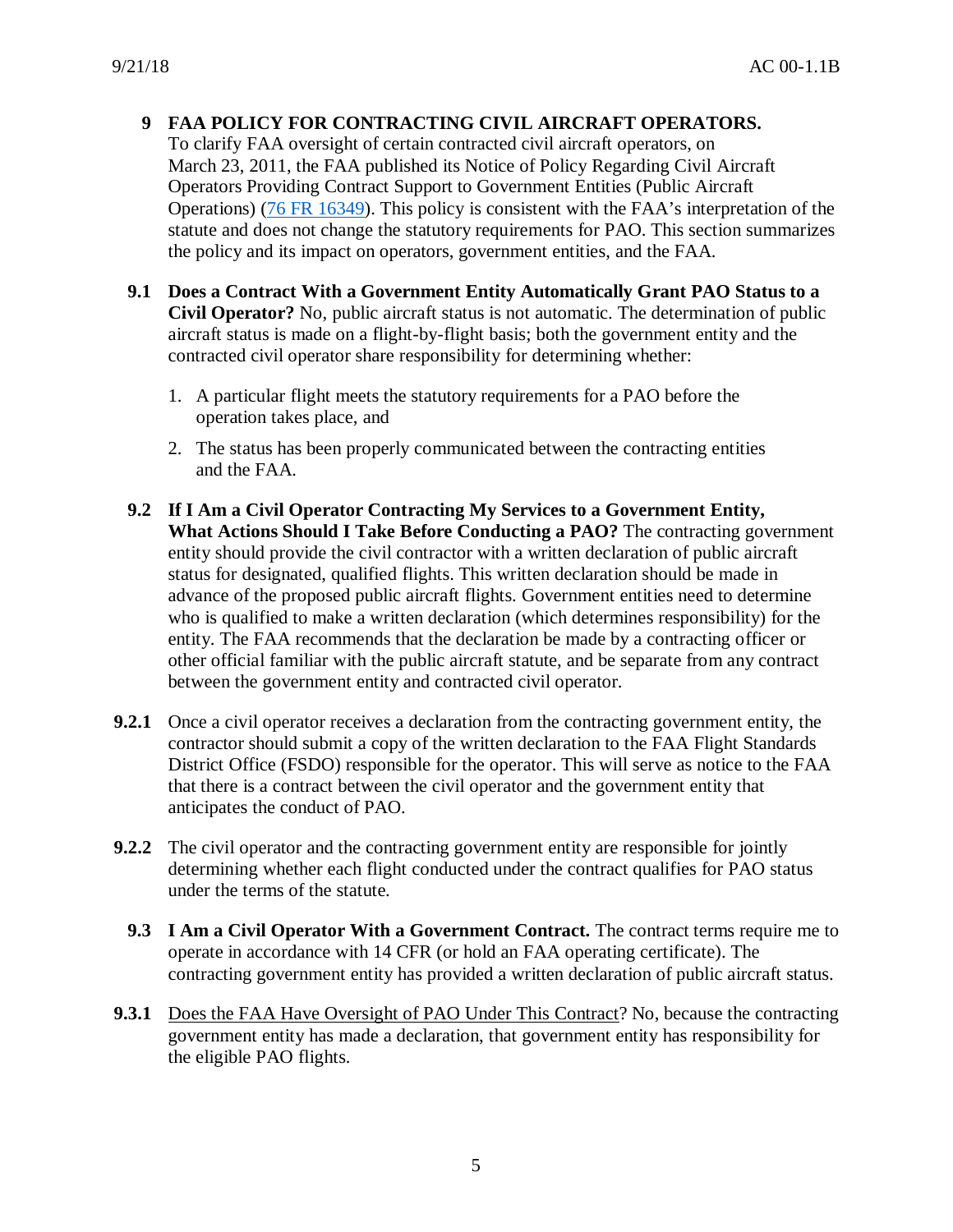- **9.3.2** Do I Still Have to Comply With Regulatory Requirements Contained in 14 CFR? All aircraft, even those conducting eligible PAO, must comply with certain operating rules of the NAS (e.g., § [91.119\)](https://www.ecfr.gov/cgi-bin/text-idx?SID=b1512cba6d9e1ebecb7c81e3d0cd6e1a&mc=true&node=se14.2.91_1119&rgn=div8). Other requirements imposed through the terms of the contract, such as the requirement to hold an FAA 14 CFR part [135](https://www.ecfr.gov/cgi-bin/text-idx?SID=b1512cba6d9e1ebecb7c81e3d0cd6e1a&mc=true&node=pt14.3.135&rgn=div5) certificate, would not be enforced or overseen by the FAA when PAO are being conducted.
	- **9.4 What Are the Legal Implications of Conducting a PAO?** Contracting government entities must be aware that PAO performed by civil operators create a significant transfer of responsibility to the contracting government entity, and that most FAA oversight ceases.
- **9.4.1** Contracted civil operators must be aware that unless there is a declaration of public aircraft status on file with the agency, the FAA considers all operations civil; civil operations must be conducted in accordance with all applicable civil aviation regulations. The FAA retains oversight and enforcement authority for any deviation from the provisions of 14 CFR until the agency is informed of the change in status to PAO by means of a written declaration.
- **9.4.2** Additionally, civil operators are cautioned that it is their responsibility to refuse a contract to perform operations that would violate applicable 14 CFR regulations unless the operator is sure that the government entity offering the contract will be declaring them a PAO. It is the responsibility of the government entity and the operator to determine that each flight meets eligibility requirements for a PAO as required by the statute.
	- **9.5 Does the Contracting Government Entity Have to Make a Declaration on a Flight-By-Flight Basis?** No, but a determination should be made prior to each flight as to whether the flight will be public or civil in order to meet the terms of the statute. While it is necessary for the contracting parties to ensure that each PAO flight meets the statutory requirements, a written declaration to the FAA is not required for each flight.
	- **9.6 What Should a Declaration Look Like?** The FAA does not have specific format requirements for PAO declarations. The declaration must provide enough information to indicate who has operational responsibility for the flight. The need for information may vary between contracts and the entities involved. The FAA recommends that the following information be included in each declaration, at a minimum:
		- Name of civil operator (the contracted operator);
		- Aircraft type(s) to be used for the PAO;
		- Name of aircraft owner(s);
		- Aircraft registration number(s);
		- Date of contract:
		- Date of proposed first flight as a PAO;
		- Date of contract termination;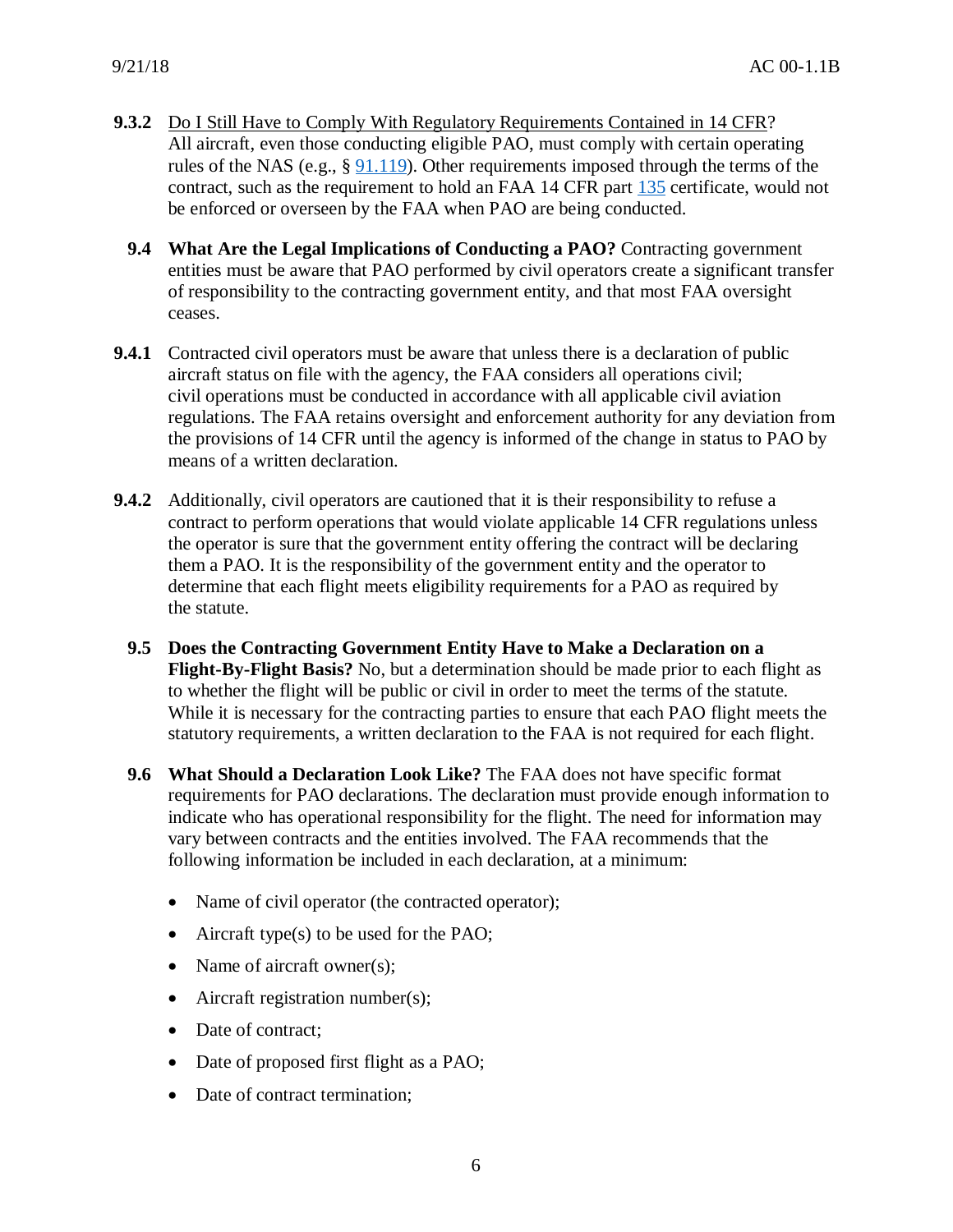- Name of the government entity declaring public aircraft status (the government entity contracting for aircraft services);
- Name, title, and contact information for the government official making the declaration of PAO status; and
- Nature of operations (include enough detail to demonstrate that the flights qualify for PAO status under the statute).
- **9.7 Why Does the FAA Consider a Written Declaration Necessary?** The FAA is implementing this policy to clarify oversight roles and responsibilities related to PAO status. The FAA is required to oversee all civil operations. To fulfill its statutory responsibility, the FAA needs to know when the status of a civil operator changes.
- **9.8 What if I Do Not Have a Written Declaration Before I Conduct a PAO?** While the absence of a written declaration does not change the legal status of a valid PAO, until the FAA receives notice, the FAA considers all civil operations subject to FAA oversight, and the agency will enforce all applicable civil regulations.
- **9.9 Does the FAA Require a Civil Operator to Submit a Copy of Its Contract With a Government Entity?** No; submission of a contract is optional. Submitting the contract does not replace the submission of a declaration.
- **9.10 Under FAA Policy, What Are My Responsibilities as a Contracted Civil Operator?** As a contracted civil operator, you are responsible for the following:
	- 1. If you are offered a contract to perform operations that could be contrary to 14 CFR civil regulations applicable to the operation, ensure that a written declaration of public aircraft status is on file with the FAA or refuse the contract.
	- 2. Obtain a written declaration of public aircraft status from the contracting government agency prior to conducting any PAO flights.
	- 3. Provide a copy of the written declaration to the FSDO having oversight of your operation prior to conducting any PAO flights.
	- 4. In coordination with the contracting government entity, evaluate and determine that each flight qualifies as an eligible PAO under the terms of the statute. Operations that do not qualify as PAO remain subject to all civil regulations and FAA oversight and enforcement authority.
- **9.11 Under FAA Policy, What Are the Responsibilities of a Government Entity?** As a government entity, you are responsible for the following:
	- 1. Recognize that public aircraft status eligibility is determined by statute.
	- 2. Make a declaration of public aircraft status in advance and in writing to the operator when the government entity intends for the operator to conduct PAO.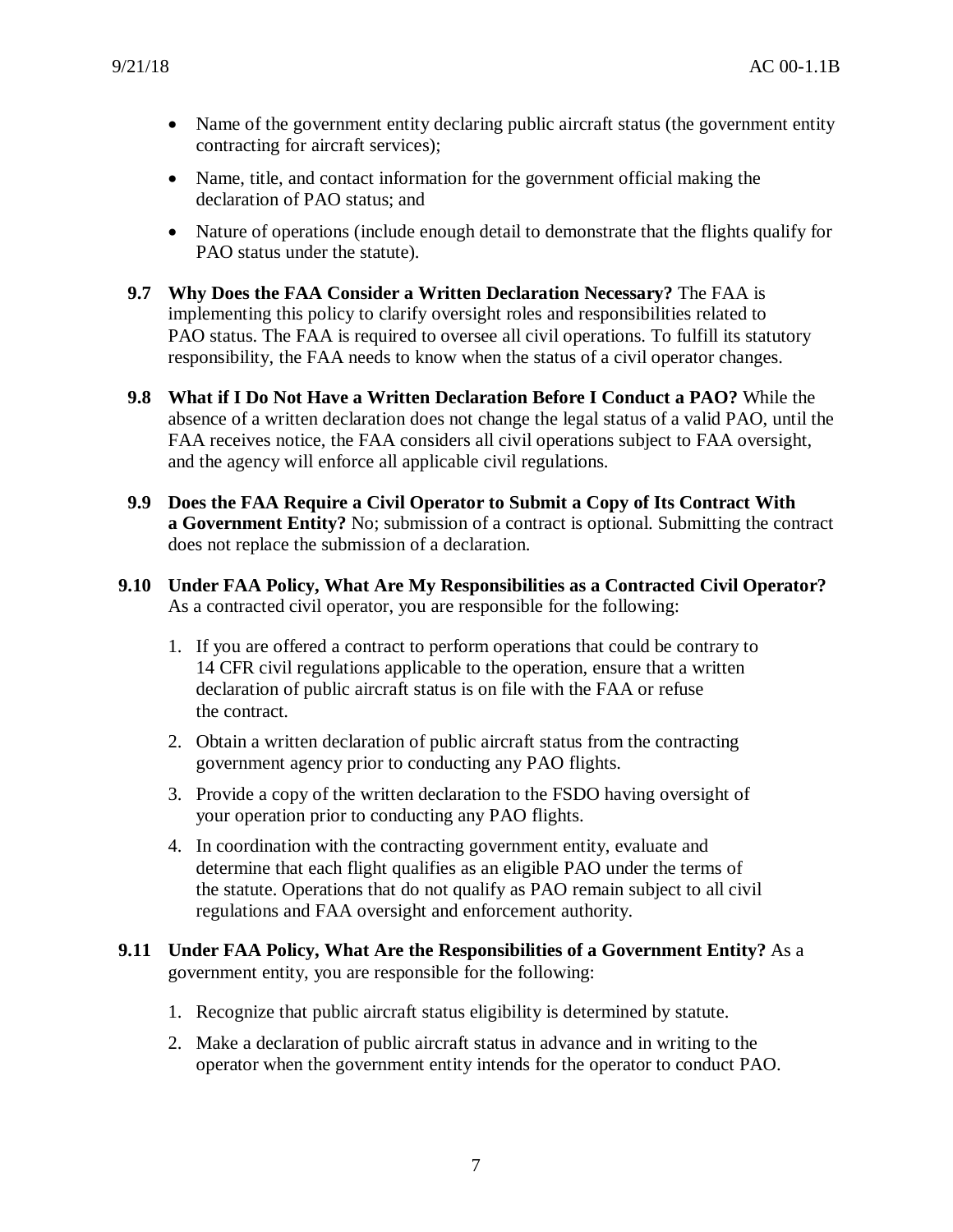3. Understand that PAO represent a significant transfer of responsibility to the government entity and that the FAA does not provide oversight for those flights.

## **9.12 Under FAA Policy, What Are the Mutual Responsibilities of a Civil Operator and a Government Entity When Operating Under a Contract?** Both parties must understand that:

- 1. Even if a written declaration of PAO status has been made, the operator must continue to comply with certain 14 CFR regulations that affect all users of the NAS.
- 2. Other regulations may apply even when operating a PAO (e.g., operating rules in 14 CFR parts 91 and [137\)](https://www.ecfr.gov/cgi-bin/text-idx?SID=b1512cba6d9e1ebecb7c81e3d0cd6e1a&mc=true&node=pt14.3.137&rgn=div5).
- 3. The FAA retains enforcement authority for any deviation from applicable provisions of 14 CFR.
- 4. The FAA also advises both parties to consider whether PAO status is necessary or the flights may be conducted in accordance with the regulations in 14 CFR.
- **9.13 Is There a Flowchart for Contracted Operations?** No; the flowcharts are designed to guide government entities through the terms of the statute to determine whether a particular operation is a valid PAO (see Figure [1\)](#page-11-0). Once a valid PAO is established, a government entity may hire a contractor to conduct that same operation for them. Since a contractor "stands in the shoes" of a government entity under a contract, the flights must be analyzed as if conducted by the government entity.

# **10 MAINTENANCE REQUIREMENTS FOR AIRCRAFT CONDUCTING PAO.**

- **10.1 What Are My Obligations Prior to Operating That Aircraft as a Civil Aircraft?** If an aircraft is altered outside of its type certificate (TC) or not maintained under an FAA-accepted maintenance program during PAO, a conformity inspection is required to ensure the aircraft meets all civil regulations. The operator of an aircraft that has been operated in public aircraft status may not return the aircraft to service in civil operations without demonstrating that the aircraft meets all the criteria as prescribed by the regulations to hold its airworthiness certificate. For more information, contact the appropriate FSDO.
- **10.2 Will I Have to Surrender My Aircraft's Civil Airworthiness Certificate to Conduct a PAO?** No; an airworthiness certificate itself does not indicate that an aircraft is Airworthy.

## **11 OTHER QUESTIONS REGARDING PAO.**

**11.1 Whom Do I Contact if I Have Questions About FAA Policy Regarding PAO?** As a civil operator that contracts to conduct PAO, you should contact the appropriate FSDO for oversight of your civil operating certificate or, for non-certificated operators,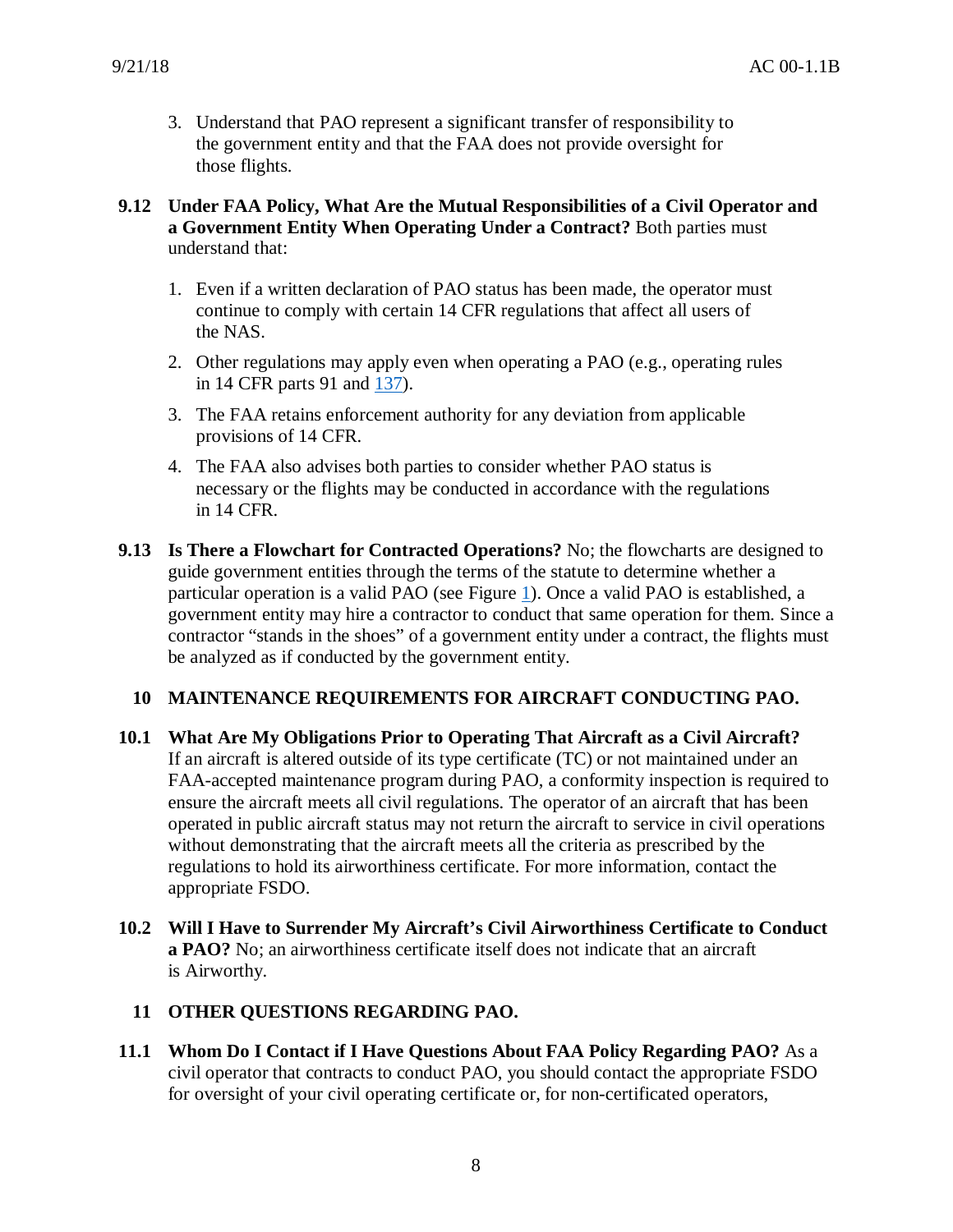the FSDO with jurisdiction where you intend to conduct PAO. Legal interpretations of the public aircraft statute are handled by AGC-200 (see Appendix [B\)](#page-17-0).

**11.2 How Does the FAA Determine if a Government Entity Qualifies Under the Statutory Definitions in 49 U.S.C. § 40102(a)(41)(C) or (D)?** The FAA has received several inquiries from universities and smaller local government agencies concerning their status under the statute. In some circumstances, a public entity may need to seek verification of its status under the public aircraft statute from its state Attorney General or other qualified state office. Upon request, the FAA can provide a letter detailing the specifics of the findings to be made by the state.

**Note:** Such a verification serves only as a determination of eligibility for PAO, not a determination that any particular operations are qualified PAO under the statute (see Appendix [A\)](#page-14-0).

- <span id="page-8-0"></span>**11.3 What Constitutes a "Commercial Purpose" That Removes Someone From PAO Status?** In general, the FAA interprets the commercial purpose prohibition in 49 U.S.C. § 40125(a)(1) to mean that there can be no type of reimbursement to government entities for PAO, except under the one set of specific circumstances described in that section. Specific instances of whether an operation has a commercial purpose may be submitted for interpretation to AGC-200 (see Appendix [B\)](#page-17-0). As detailed in paragraph [9,](#page-4-0) a government entity may contract with a private operator (and pay that operator) to conduct a PAO on behalf of the government entity. The statutory prohibition on commercial purpose prevents a government entity from getting paid or reimbursed to operate a PAO, not for paying for contracted services.
- **11.4 By What Means Do I Certify to the "Administrator of the Federal Aviation Administration That the Operation [Was] Necessary to Respond to a Significant and Imminent Threat to Life or Property and That No Service by a Private Operator is Reasonably Available to Meet the Threat," as Required by 49 U.S.C. § 40125(a)(1)?** The FAA recommends that the statutory certification be made in writing to the appropriate FSDO within 10 business-days of the operation.
- **11.5 Are There Any Other Exceptions to PAO Definitions Applicable to the Government of a State, the District of Columbia, or a Territory or Possession of the United States or a Political Subdivision of One of These Governments as Defined in 49 U.S.C. § 40102(a)(41)(D)?** Yes. The statute was changed in 2012 to allow certain leased aircraft (including contracted operations) to have public aircraft status even when not exclusively leased for at least 90 calendar-days. This provision, 49 U.S.C. § 40125(d), affects certain search-and-rescue operations. The statute contains specific qualifications for its use and requires a determination by the FAA (see Appendix A). Government entities seeking approval for PAO status under  $\S$  40102(a)(41)(D) must submit written documentation that addresses the statutory requirements to the General Aviation and Commercial Division (see Appendix B) and will receive a decision in writing from the FAA.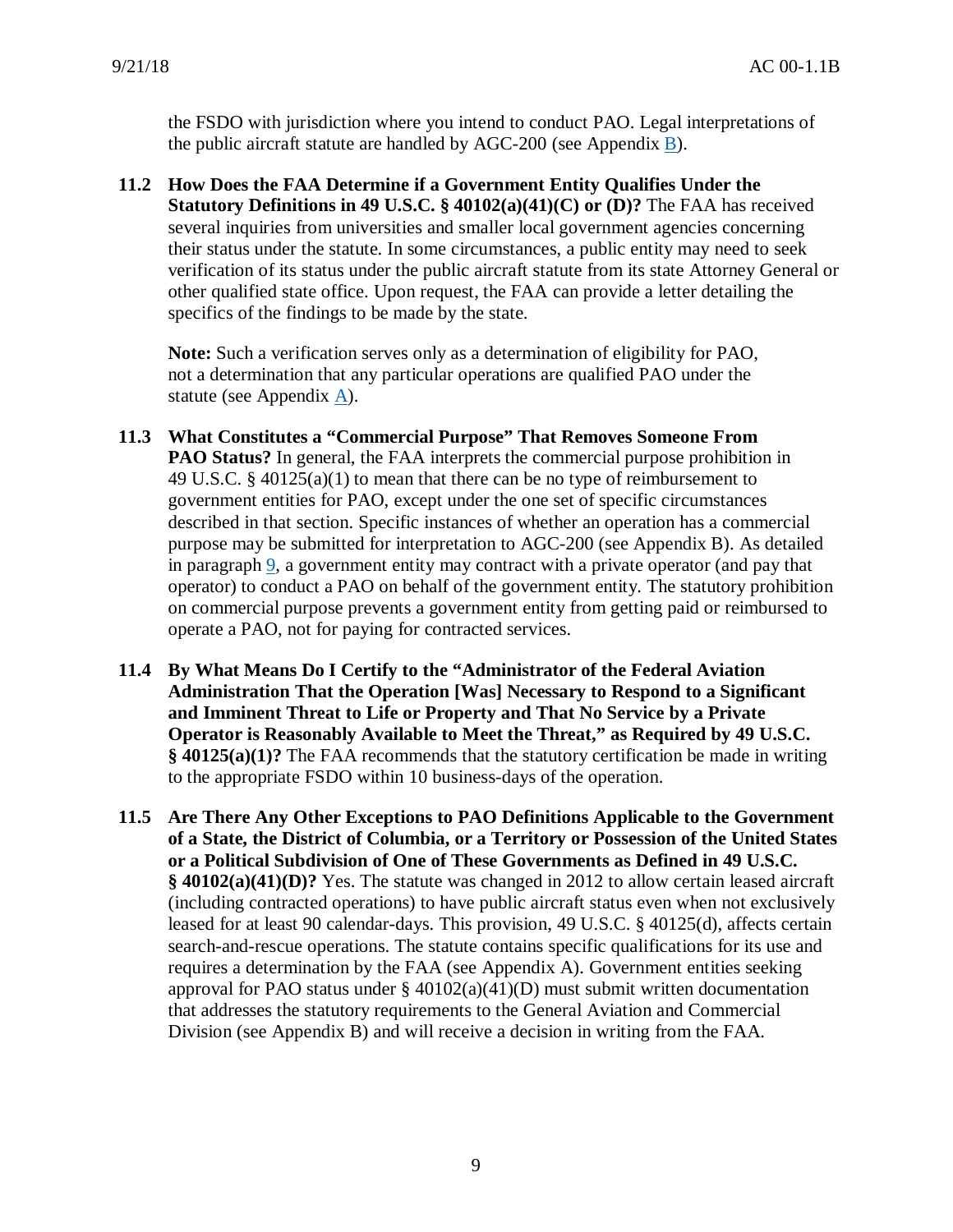- **11.6 What Training Courses Are Available for a Government Entity That Desires More Information on Developing Surveillance and Oversight Programs Similar to Those That the FAA Conducts?** The FAA's Mike Monroney Aeronautical Center (MMAC) conducts training for FAA aviation safety inspectors (ASI) who conduct FAA oversight and surveillance. These courses may be made available to government entities upon request and based on availability. For more information, please contact the MMAC (see Appendix [B,](#page-17-0) paragraph [B.6\)](#page-18-0).
	- **12 UAS GENERAL APPLICABILITY AND REQUIREMENTS.** This paragraph applies to UAS operations conducted in the NAS other than in active restricted and prohibited areas designated for aviation use, and provides information and limited guidance on air traffic policies and prescribes procedures for the planning, coordination, and services involving the operation of PAO of UAS in the NAS. PAO are limited by statute to certain government operations within U.S. airspace, and must comply with certain general operating rules applicable to all aircraft in the NAS. Other civil certification and safety oversight regulations do not apply to PAO, and most aspects of PAO are not subject to FAA oversight. For example, PAO may self-certify standards for unmanned aircraft (UA) airworthiness as well as pilot certification, qualification, and medical standards. However, if a public entity elects to operate under civil regulations, such as the conduct of operations under the [FAA Modernization and Reform Act of 2012](https://www.govinfo.gov/app/details/PLAW-112publ95/summary) (FMRA), section 333, or 14 CFR part [107,](https://www.ecfr.gov/cgi-bin/text-idx?SID=0189bcf950e5b8ab0950c196a438dd96&mc=true&node=pt14.2.107&rgn=div5) then those operations would be subject to oversight by ASIs. Government agencies may conduct both public and civil aircraft operations with the same aircraft. However, when conducting operations under civil regulations, the operator will be required to maintain the aircraft in accordance with the appropriate regulations applicable to civil aircraft operations. Any aircraft or operation certificated by the FAA is subject to surveillance regardless of whether they are operating as public or civil. Government-owned aircraft operators that are conducting PAO should be included in the FSDO's annual planned surveillance activities to ensure that the operator's status remains unchanged.

**Note:** If an organization or responsible person is issued a CoA, they must abide by those special provisions outlined in that CoA.

- **12.1 How Do I Obtain a Special Governmental Interest (SGI) (Emergency) CoA?** If the proposed operating area is not covered under the public agency's approved Blanket or Jurisdictional CoA, the public agency can request and receive approval from the FAA for an SGI Emergency CoW/A that will allow for the one-time operation of the UAS at that location based on an imminent risk-to-life type event where manned aircraft may need to be available or the risk to manned aircraft is too great.
- **12.2 What Should a Public Declaration Letter Include to Demonstrate to the FAA That Our Agency is Qualified to Operate as a Public Operator?** The first step is to coordinate with your city, county, or state Attorney General's office the need for a public declaration letter that should be mailed to the FAA.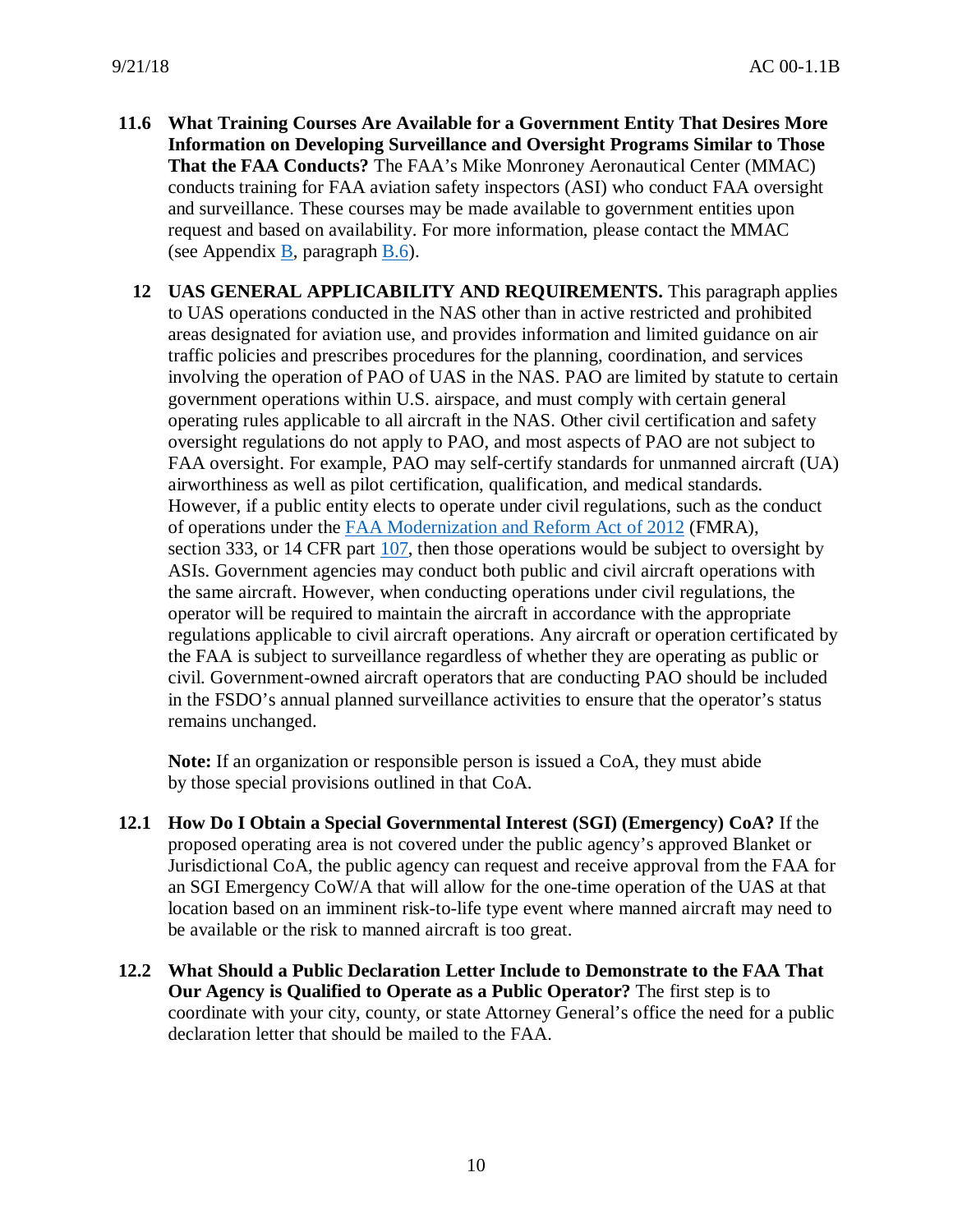Federal Aviation Administration Air Traffic Manager Emerging Technologies Team (AJV-115) 470 L'Enfant Plaza SW, Suite 7105 Washington, DC 20024

- **12.2.1** Once the FAA's legal office has reviewed the letter and deemed it sufficient, an online access form will be forwarded to the point of contact (POC) for the public agency to complete and return to the FAA. It currently takes approximately 15 business-days for the FAA to establish an account within the online program that is partitioned to allow for security of the data that the public agency enters.
- **12.2.2** The public declaration letter is on official letterhead dated and signed by the individual making the declaration (your department cannot self-certify your public aircraft status), and your public agency is named in the letter.
- **12.2.3** The individual making the declaration is in a position to determine that the entity requesting to operate as a public aircraft operator is actually qualified. The city, county, or state Attorney General is the appropriate party to make that declaration.
- **12.2.4** The public declaration letter references the two sections in 49 U.S.C.  $(\S\$  40102(a)(41)(C) and 40125(b)), so that the individual making the declaration understands that the entity is a political subdivision of the state based on these sections.
- **12.2.5** The letter references some section in your state statute that declares that the entity qualifies as a political subdivision of the state for the purposes of operating as a public aircraft operator.
- **12.2.6** The public agency that is requesting to operate as a public aircraft operator will not operate for compensation or hire in reference to 49 U.S.C. § 40125(b).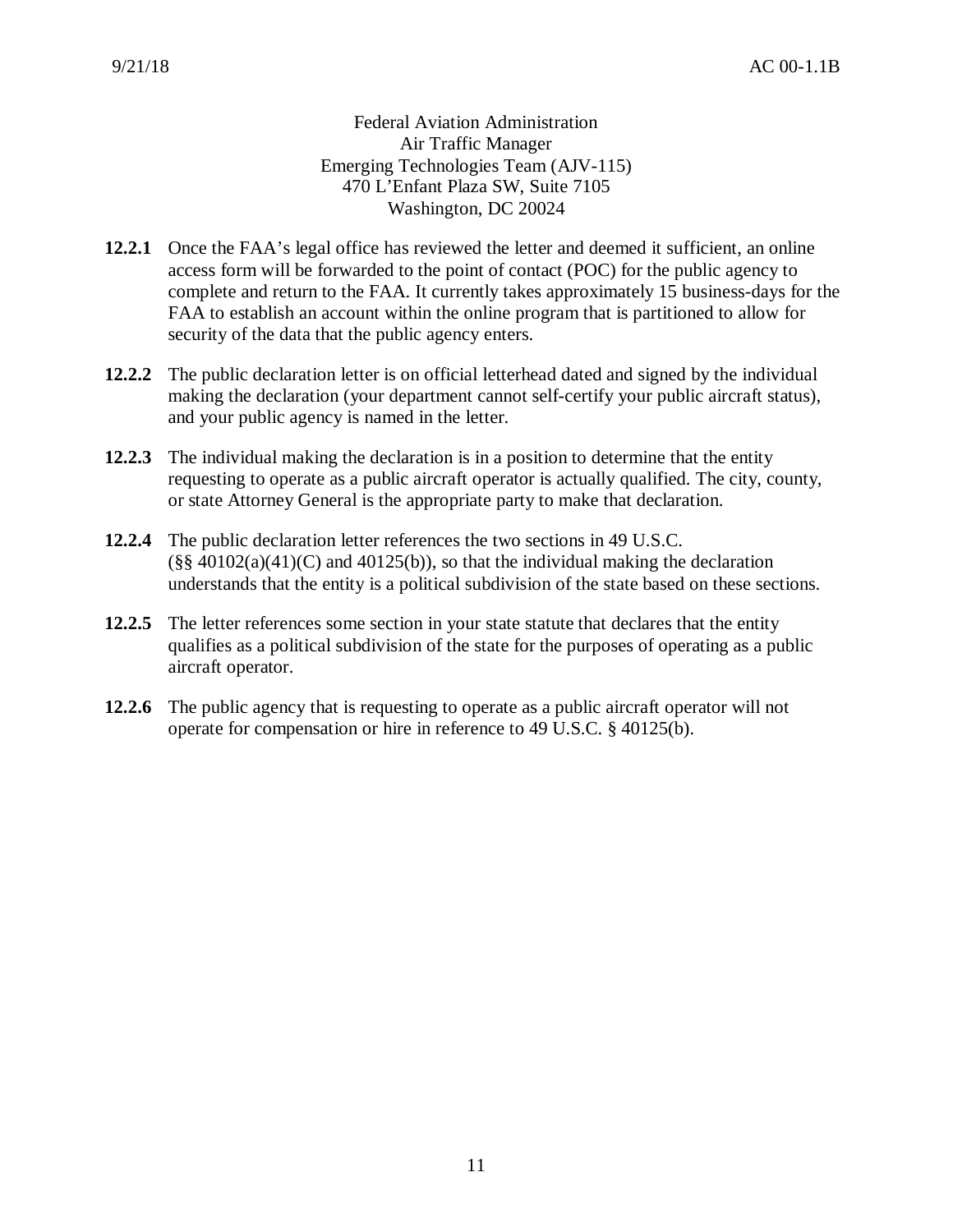## **Figure 1. Decision Flowcharts for PAO**

## **Decision Flowchart for Federal Government Aircraft Operations**

<span id="page-11-0"></span>Section  $40102(a)(41)(A)$ : An aircraft used only for the United States Government.

Section  $40102(a)(41)(B)$ : An aircraft owned by the U.S. Government and operated for crew training, equipment development, or demonstration.



#### **\*Citation:**

Section  $40125(a)(3)$  Qualified noncrewmember – The term "qualified noncrewmember" means an individual, other than a member of the crew, aboard an aircraft:

(A) operated by the Armed Forces or an intelligence agency of the United States Government; or

(B) whose presence is required to perform, or is associated with the performance of, a governmental function.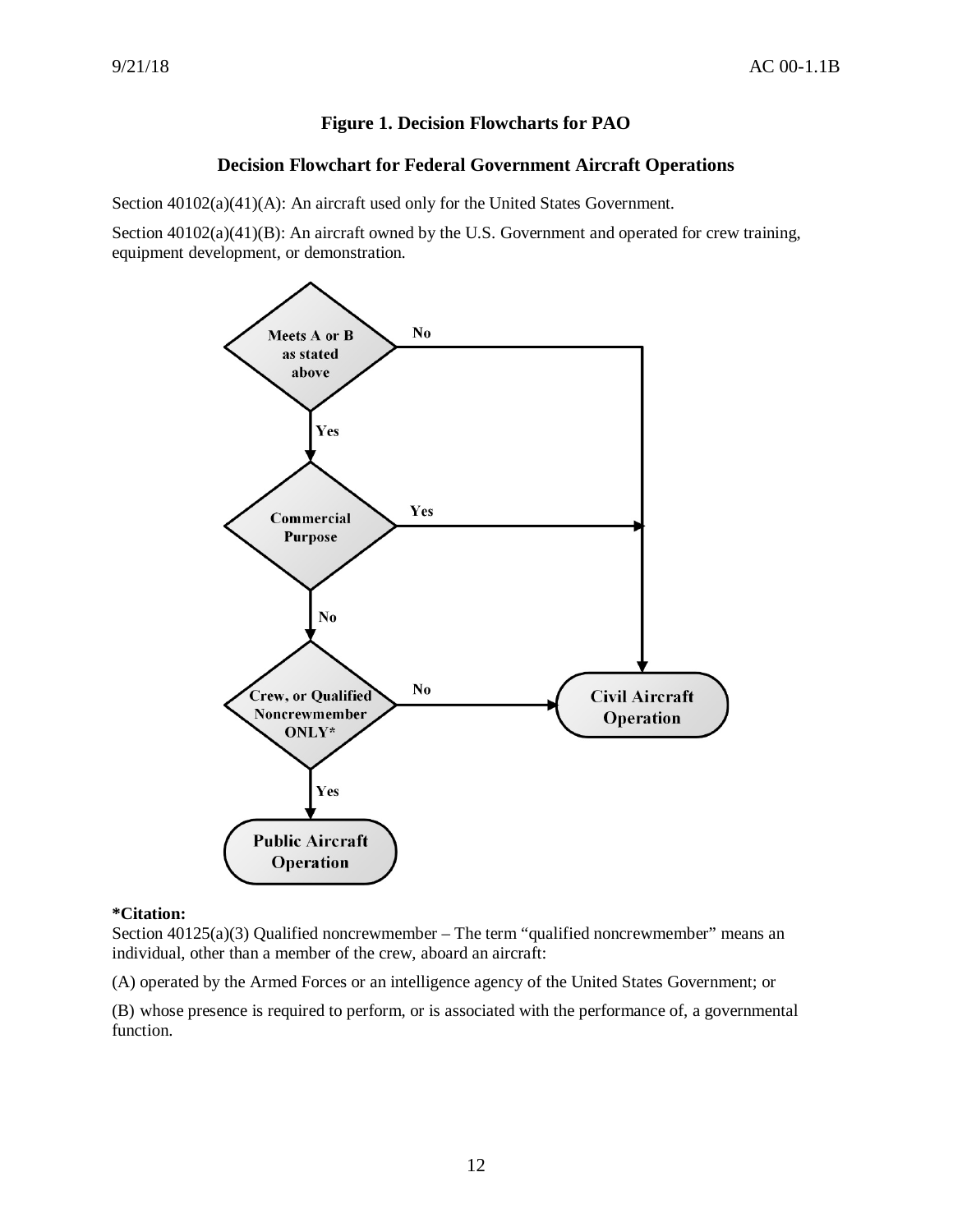## **Figure 1. Decision Flowcharts for PAO (Continued)**

## **Decision Flowchart for State Government Aircraft Operations**

Section 40102(a)(41)(C): An aircraft owned and operated by the government of a State, the District of Columbia, or a territory or possession of the United States, or a political subdivision (as determined by the Attorney General of the State) of one of these governments.

Section 40102(a)(41)(D): An aircraft **exclusively leased for at least 90 continuous days** by the government of a State, the District of Columbia, or a territory or possession of the United States or a political subdivision (as determined by the Attorney General of the State) of one of these governments.



### **\*Citation:**

Section  $40125(a)(3)$  Qualified noncrewmember – The term "qualified noncrewmember" means an individual, other than a member of the crew, aboard an aircraft:

(B) whose presence is required to perform, or is associated with the performance of, a governmental function.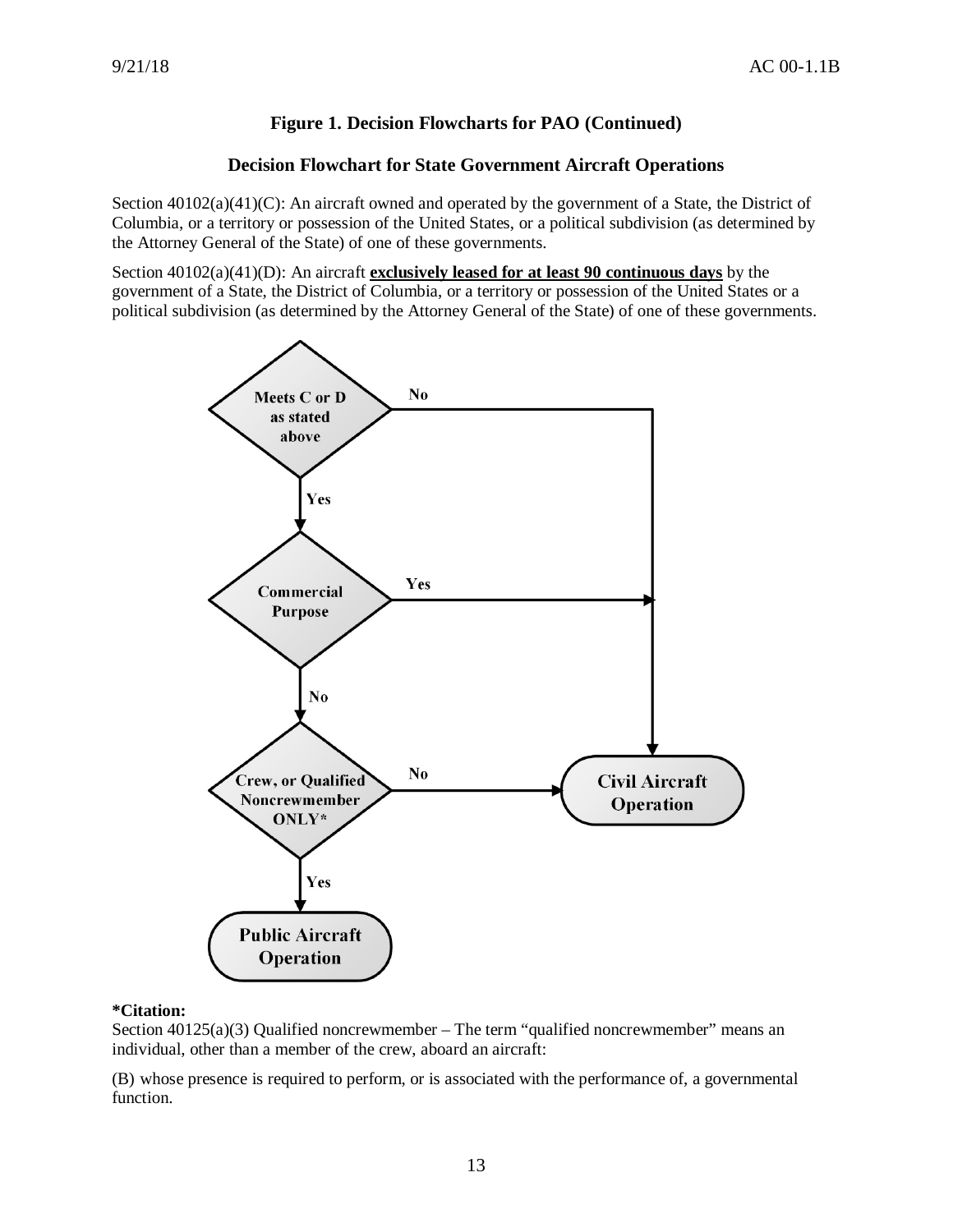**13 AC FEEDBACK FORM.** For your convenience, the AC Feedback Form is the last page of this AC. Note any deficiencies found, clarifications needed, or suggested improvements regarding the contents of this AC on the Feedback Form.

ORIGINAL SIGNED by

/s/ Rick Domingo Executive Director, Flight Standards Service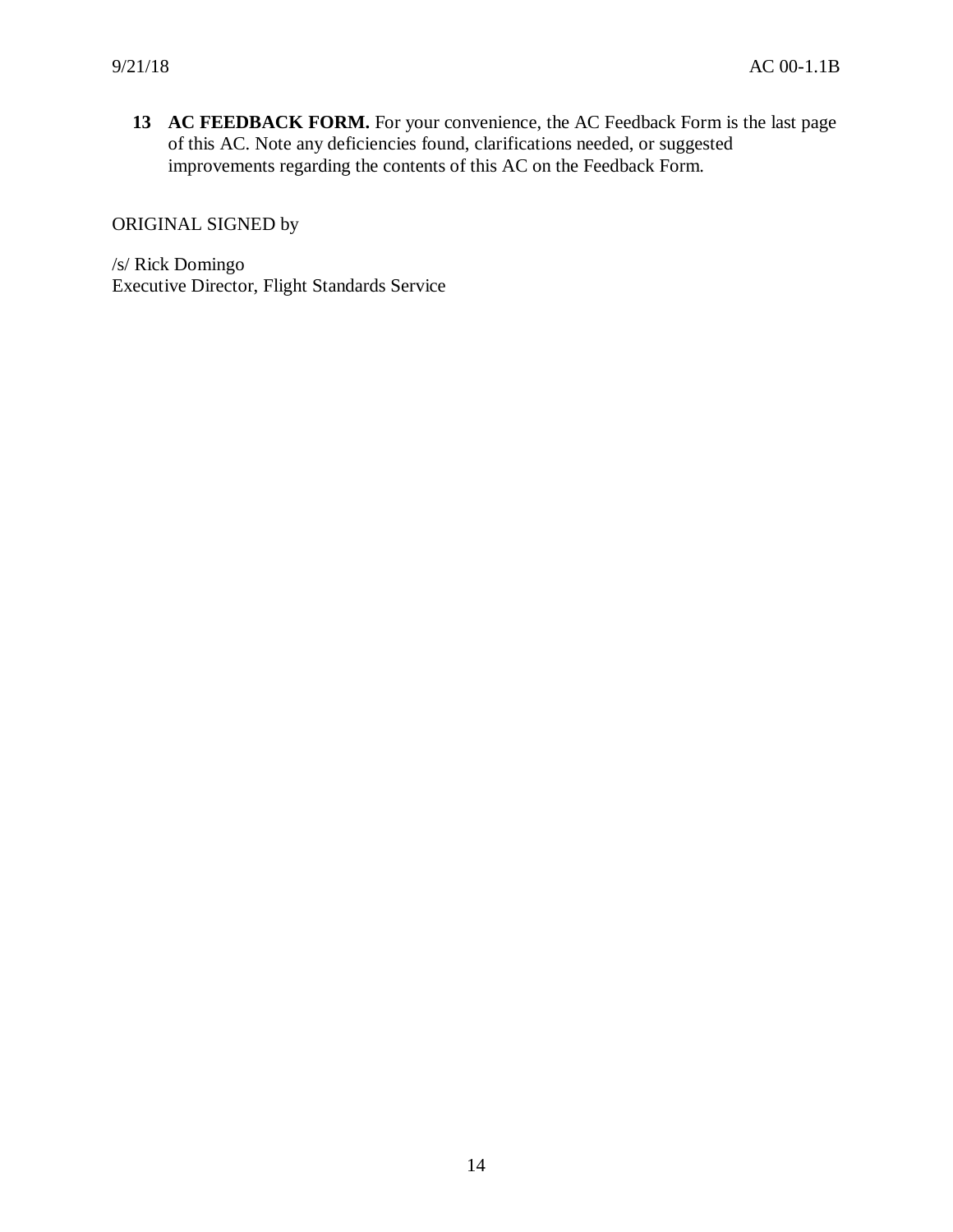## **APPENDIX A. PUBLIC AIRCRAFT STATUTE**

<span id="page-14-0"></span>**Note:** The official statute may be viewed on the website of the Government Printing Office (GPO) at [http://www.gpo.gov/fdsys/browse/collectionUScode.acti](http://www.gpo.gov/fdsys/browse/collectionUScode.action?collectionCode=USCODE) [on?collectionCode=USCODE.](http://www.gpo.gov/fdsys/browse/collectionUScode.action?collectionCode=USCODE)

## **Excerpt from Title 49 of the United States Code (49 U.S.C.) § [40102,](http://uscode.house.gov/view.xhtml?req=granuleid:USC-prelim-title49-section40102&num=0&edition=prelim) Definitions:**

(a) General Definitions.–In this part–

 $[\ldots]$ 

(41) "public aircraft" means any of the following:

(A) Except with respect to an aircraft described in subparagraph (E), an aircraft used only for the United States Government, except as provided in section 40125(b).

(B) An aircraft owned by the Government and operated by any person for purposes related to crew training, equipment development, or demonstration, except as provided in section 40125(b).

(C) An aircraft owned and operated by the government of a State, the District of Columbia, or a territory or possession of the United States or a political subdivision of one of these governments, except as provided in section 40125(b).

(D) An aircraft exclusively leased for at least 90 continuous days by the government of a State, the District of Columbia, or a territory or possession of the United States or a political subdivision of one of these governments, except as provided in section 40125(b).

(E) An aircraft owned or operated by the armed forces or chartered to provide transportation or other commercial air service to the armed forces under the conditions specified by section 40125(c). In the preceding sentence, the term "other commercial air service" means an aircraft operation that (i) is within the United States territorial airspace; (ii) the Administrator of the Federal Aviation Administration determines is available for compensation or hire to the public, and (iii) must comply with all applicable civil aircraft rules under title 14, Code of Federal Regulations.

## **Title 49 U.S.C. § [40125,](http://uscode.house.gov/view.xhtml?req=granuleid:USC-prelim-title49-section40125&num=0&edition=prelim) Qualifications for Public Aircraft Status:**

(a) Definitions.–In this section, the following definitions apply:

(1) Commercial purposes.–The term "commercial purposes" means the transportation of persons or property for compensation or hire, but does not include the operation of an aircraft by the armed forces for reimbursement when that reimbursement is required by any Federal statute, regulation, or directive, in effect on November 1, 1999, or by one government on behalf of another government under a cost reimbursement agreement if the government on whose behalf the operation is conducted certifies to the Administrator of the Federal Aviation Administration that the operation is necessary to respond to a significant and imminent threat to life or property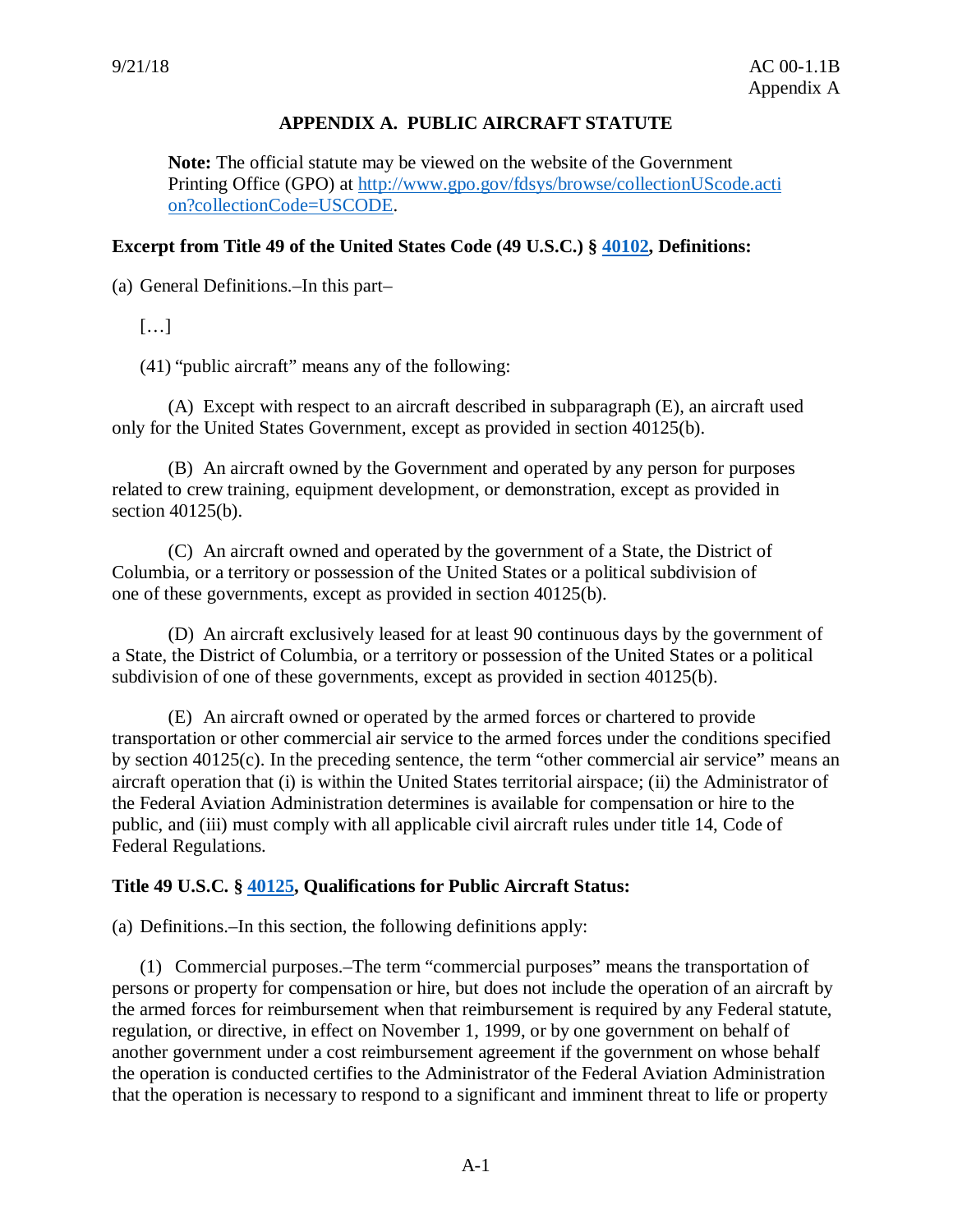(including natural resources) and that no service by a private operator is reasonably available to meet the threat.

(2) Governmental function.–The term "governmental function" means an activity undertaken by a government, such as national defense, intelligence missions, firefighting, search and rescue, law enforcement (including transport of prisoners, detainees, and illegal aliens), aeronautical research, or biological or geological resource management.

(3) Qualified non-crewmember.–The term "qualified non-crewmember" means an individual, other than a member of the crew, aboard an aircraft–

(A) operated by the armed forces or an intelligence agency of the United States Government; or

(B) whose presence is required to perform, or is associated with the performance of, a governmental function.

(4) Armed forces.–The term "armed forces" has the meaning given such term by section 101 of title 10.

(b) Aircraft Owned by Governments.–An aircraft described in subparagraph (A), (B), (C), or (D) of section 40102(a)(41) does not qualify as a public aircraft under such section when the aircraft is used for commercial purposes or to carry an individual other than a crewmember or a qualified non-crewmember.

(c) Aircraft Owned or Operated by the Armed Forces.–

(1) In general.–Subject to paragraph (2), an aircraft described in section 40102(a)(41)(E) qualifies as a public aircraft if–

(A) the aircraft is operated in accordance with title 10;

(B) the aircraft is operated in the performance of a governmental function under title 14, 31, 32, or 50 and the aircraft is not used for commercial purposes; or

(C) the aircraft is chartered to provide transportation or other commercial air service to the armed forces and the Secretary of Defense (or the Secretary of the department in which the Coast Guard is operating) designates the operation of the aircraft as being required in the national interest.

(2) Limitation.–An aircraft that meets the criteria set forth in paragraph (1) and that is owned or operated by the National Guard of a State, the District of Columbia, or any territory or possession of the United States, qualifies as a public aircraft only to the extent that it is operated under the direct control of the Department of Defense.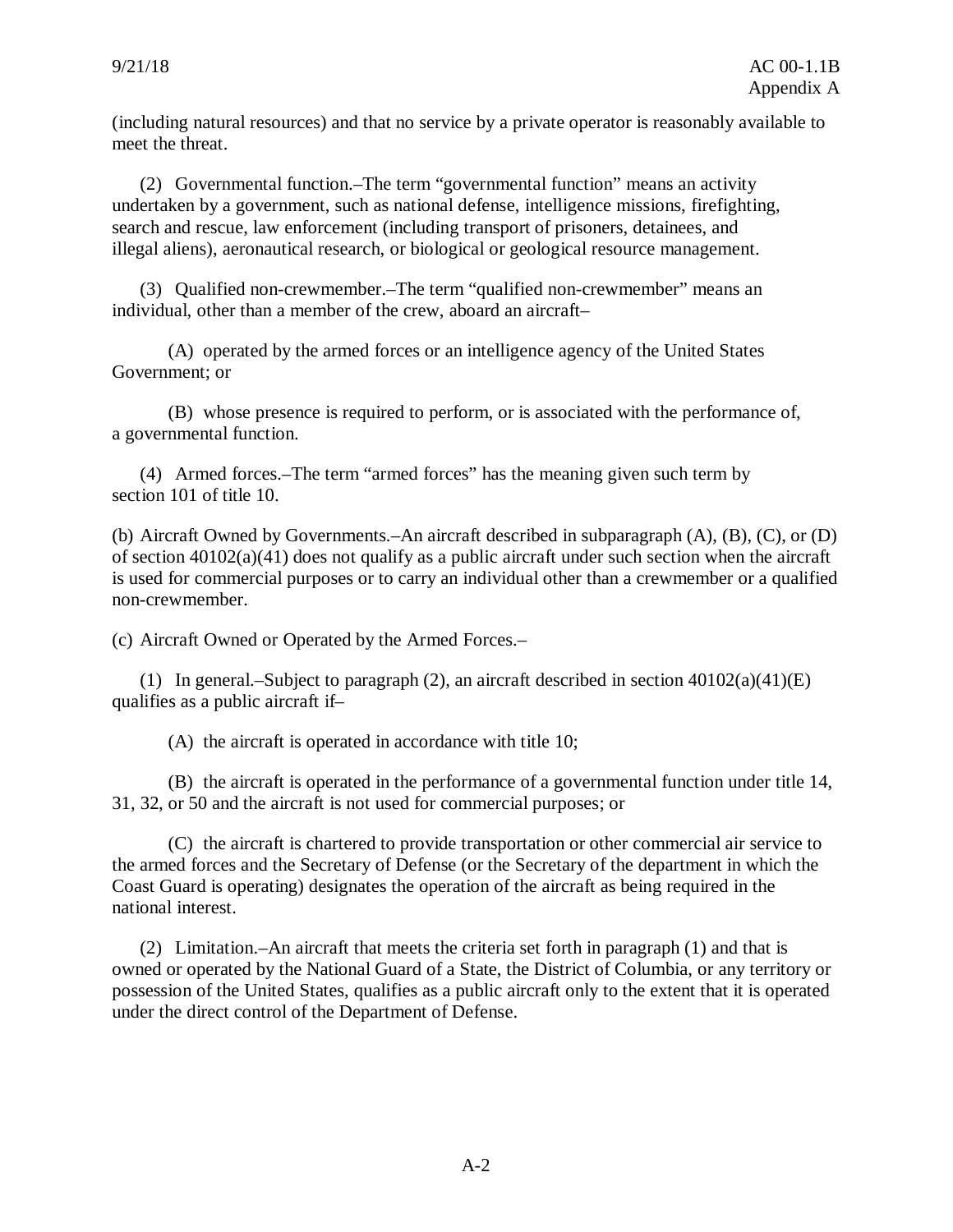(d) Search and Rescue Purposes.–An aircraft described in section 40102(a)(41)(D) that is not exclusively leased for at least 90 continuous days by the government of a State, the District of Columbia, or a territory or possession of the United States or a political subdivision of 1 of those governments, qualifies as a public aircraft if the Administrator determines that–

(1) there are extraordinary circumstances;

(2) the aircraft will be used for the performance of search and rescue missions;

(3) a community would not otherwise have access to search and rescue services; and

(4) a government entity demonstrates that granting the waiver is necessary to prevent an undue economic burden on that government.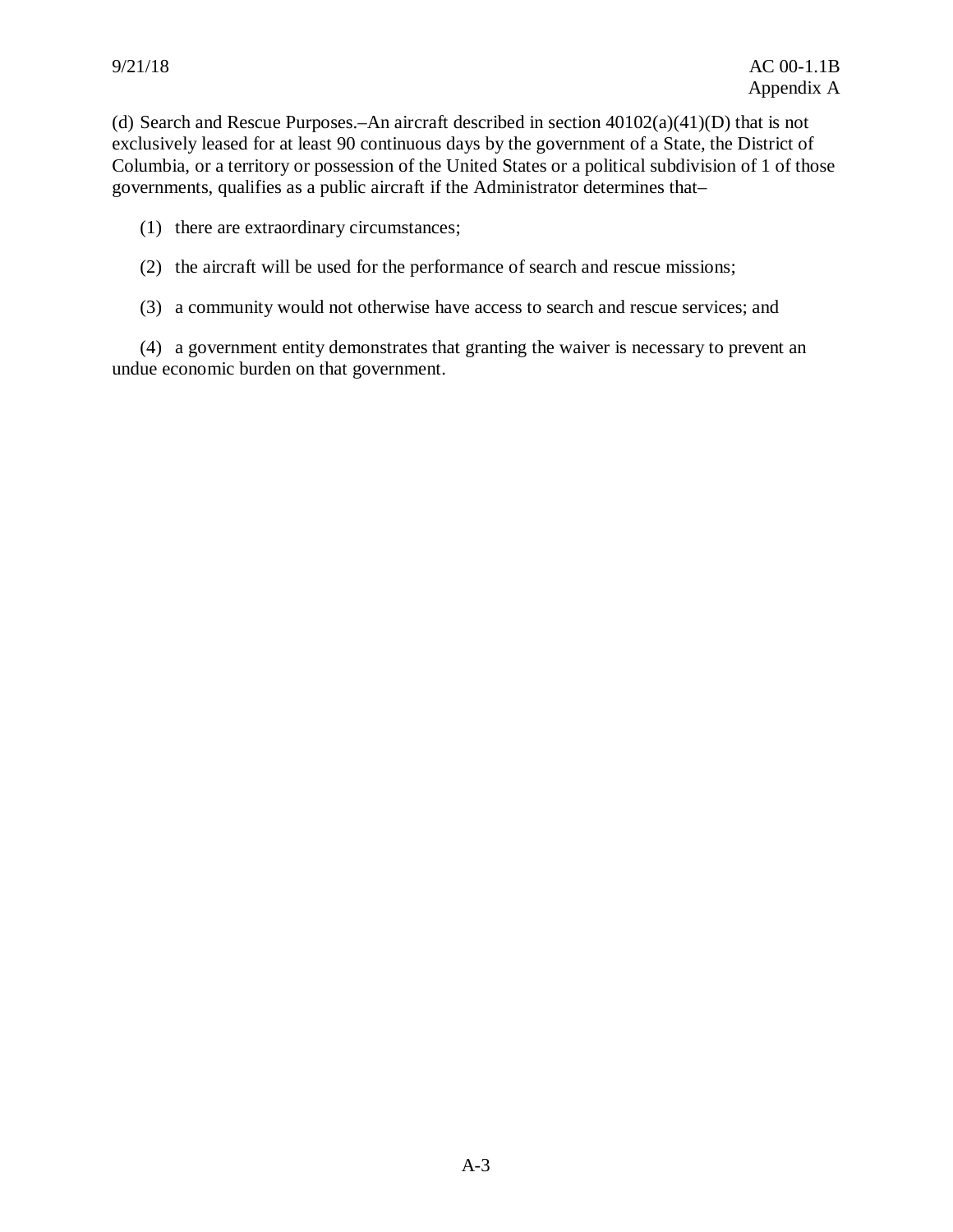# **APPENDIX B. CONTACT INFORMATION**

- <span id="page-17-0"></span>**B.1 FLIGHT STANDARDS DISTRICT OFFICES (FSDO).** If you have a question regarding the application of the information in this AC, please contact your appropriate FSDO. A list of FSDOs and the areas they serve is available on the FAA website at [http://www.faa.gov/about/office\\_org/field\\_offices/fsdo/.](http://www.faa.gov/about/office_org/field_offices/fsdo/)
- **B.2 POLICY QUESTIONS.** If you have an operational policy question, please contact the General Aviation and Commercial Division at [https://www.faa.gov/about/office\\_org/head](https://www.faa.gov/about/office_org/headquarters_offices/avs/offices/afx/afs/afs800/) quarters offices/avs/offices/afx/afs/afs800/; or at the address below:

General Aviation and Commercial Division (AFS-800) 800 Independence Ave., SW Washington, DC 20591 Phone: 202-267-1100

**B.3 AIRWORTHINESS OR MAINTENANCE POLICY QUESTIONS.** If you have an airworthiness or maintenance policy question, please contact the Aircraft Maintenance Division at [https://www.faa.gov/about/office\\_org/headquarters\\_offices/avs/offices/afx/afs](https://www.faa.gov/about/office_org/headquarters_offices/avs/offices/afx/afs/afs300/)  $\sqrt{\text{afs300}}$ ; or at the address below:

> Aircraft Maintenance Division (AFS-300) 5th Floor, 950 L'Enfant Plaza, SW Washington, DC 20024 Phone: 202-267-1675

**B.4 UAS QUESTIONS.** If you have a UAS question, please contact the Unmanned Aircraft Systems Safety and Integration Division (AUS-400) at [https://www.faa.gov/uas/;](https://www.faa.gov/uas/) or at the address below:

> Unmanned Aircraft Systems Safety and Integration Division (AUS-400) 490 L'Enfant Plaza, Suite 3200 Washington, DC 22024 Phone: 844-359-6982

**B.5 LEGAL QUESTIONS.** If you have a legal question or would like to request a legal interpretation, please contact the Office of the Chief Counsel (AGC) at [http://www.faa.gov/about/office\\_org/headquarters\\_offices/agc/;](http://www.faa.gov/about/office_org/headquarters_offices/agc/) or at the address below:

> Office of the Chief Counsel Regulations Division (AGC-200) 800 Independence Ave., SW Washington, DC 20591 Phone: 202-267-3073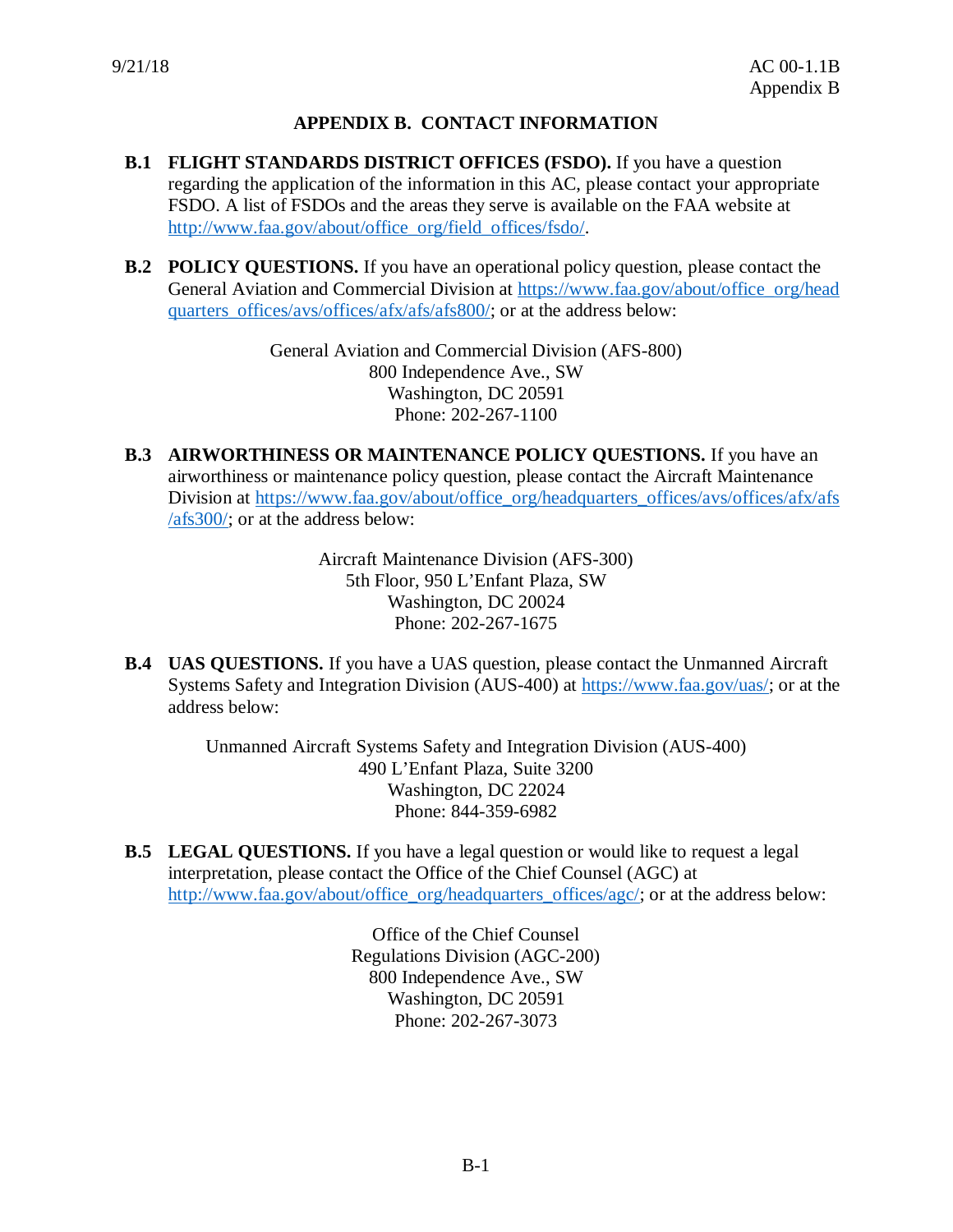<span id="page-18-0"></span>**B.6 TRAINING.** If you are a government entity and would like to attend an FAA training course, please contact the FAA Academy (AMA-1) at [http://www.faa.gov/about/office\\_o](http://www.faa.gov/about/office_org/headquarters_offices/arc/programs/academy/contact/) [rg/headquarters\\_offices/arc/programs/academy/contact/;](http://www.faa.gov/about/office_org/headquarters_offices/arc/programs/academy/contact/) or the Mike Monroney Aeronautical Center (MMAC) at the address below:

> Federal Aviation Administration AMA-1 Building 12, Room 129 P.O. Box 25082 Oklahoma City, OK 73125 Phone: 405-954-6900